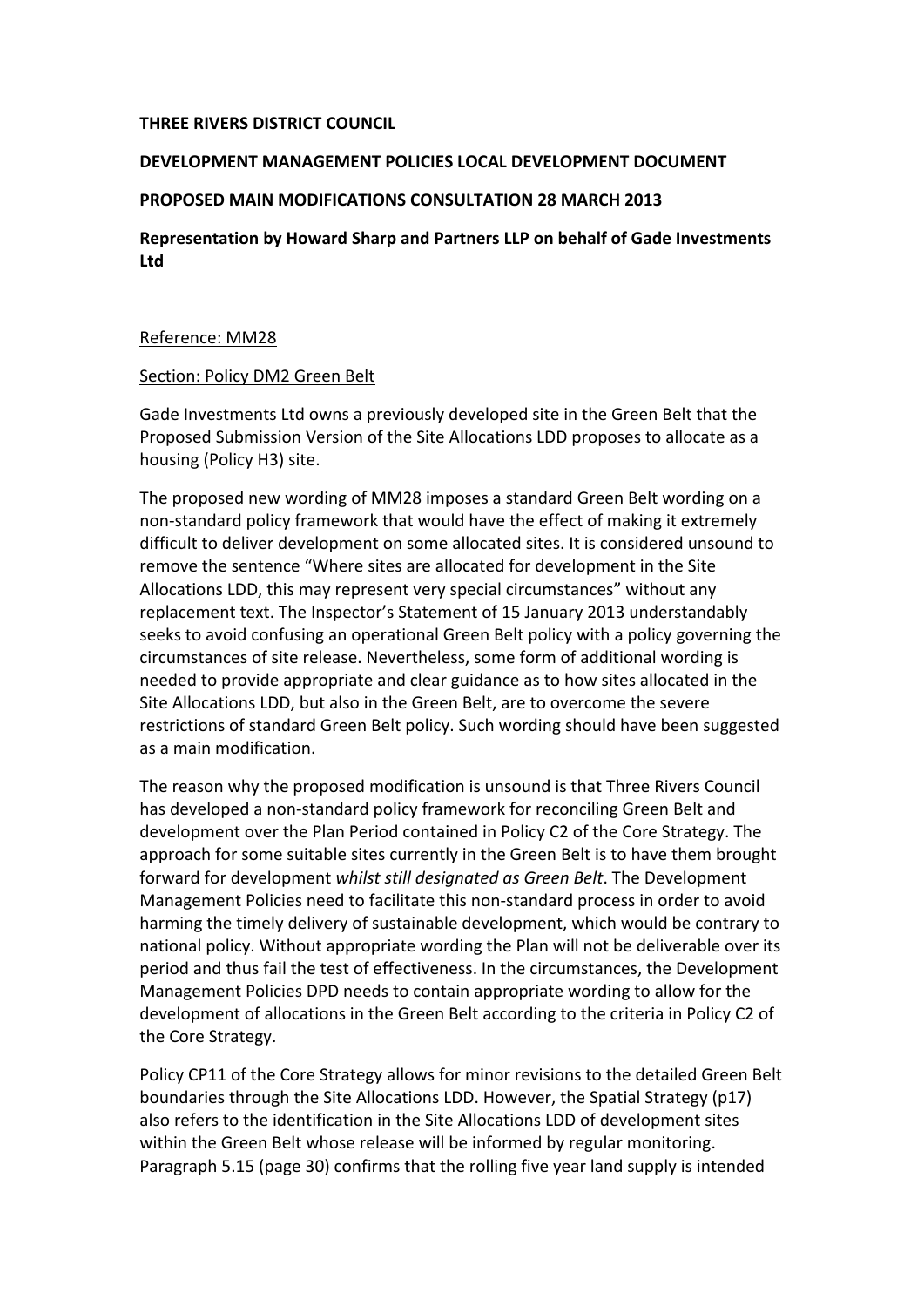to determine if and when Green Belt housing sites are released. The full criteria for site release are set out in Policy C2 of the Core Strategy (p 32 and 33). This is clearly a Development Management issue.

The view of Gade Investments Ltd is that it would be preferable to have all identified development sites entirely removed from the Green Belt by the Site Allocations LDD and their release for development over the Plan period controlled through appropriate phasing. However, the reality of the situation is that Three Rivers Council has an adopted Core Strategy that allows for some development sites to initially remain as Green Belt but if certain criteria are met, they can be developed in ways that would otherwise be inappropriate in terms of Green Belt policy. The emerging Sites Allocations LDD duly has some parts of the Green Belt overlain by one or more development allocation. Paragraphs 11.2 and 11.3 of the Proposed Submission Version state that retaining Green Belt status for many proposed development sites is intended to enable the Council to maintain greater control over future development on these sites and that the Green Belt designation on allocated sites will be reviewed once development has been completed.

Inspector's Question GB3 asked how Policy DM2 related to the Core Strategy and to the emerging Site Allocations LDD and whether it provided appropriate clear guidance on how sites allocated in the Site Allocations LDD should be developed. The Council's 'Statement in Response to Main Issue: Green Belt' does not mention Policy C2 of the Core Strategy, which provides the strategic framework for monitoring and managing Green Belt allocations so that they are brought forward for development without having to first delete the Green Belt designation. The Council's Statement just reiterates the standard strict tests for development in Green Belt and fails to articulate how Policy DM2 can be reconciled with Policy C2 of the Core Strategy. Although paragraph 3.3 of the Council's Statement indicates that the Development Management Policies LDD is not intended to cover how sites in the Sites Allocations LDD are developed, it inevitably will in practice unless there is specific policy wording to the contrary. As it stands, identified sites would remain covered by the Green Belt designation and proposals for their development will necessarily be judged against Green Belt policy, under which it would be necessary to show that harm to the Green Belt, and any other harm, would be clearly outweighed by other considerations so as to amount to very special circumstances.

The Inspector's letter of 21 March 2013 'Treatment of Sites in the Site Allocations LDD in Regards to Green Belt Policy DM2' asks various questions about the proposed approach, including how to justify the very special circumstances on a case by case basis. The 'Council's Response to Inspector's Letter 21 March 2013' sets out the correct Core Strategy approach, but does explain how the policy tests in Policy DM2 can be reconciled. Therefore Policy DM2 should unequivocally state that *its policy tests do not apply to any part of the Green Belt allocated for development in the Sites* Allocations LDD and Policy C2 of the Core Strategy will apply instead.

#### Howard Sharp and Partners LLP on behalf of Gade Investments Ltd

**10.05.13**